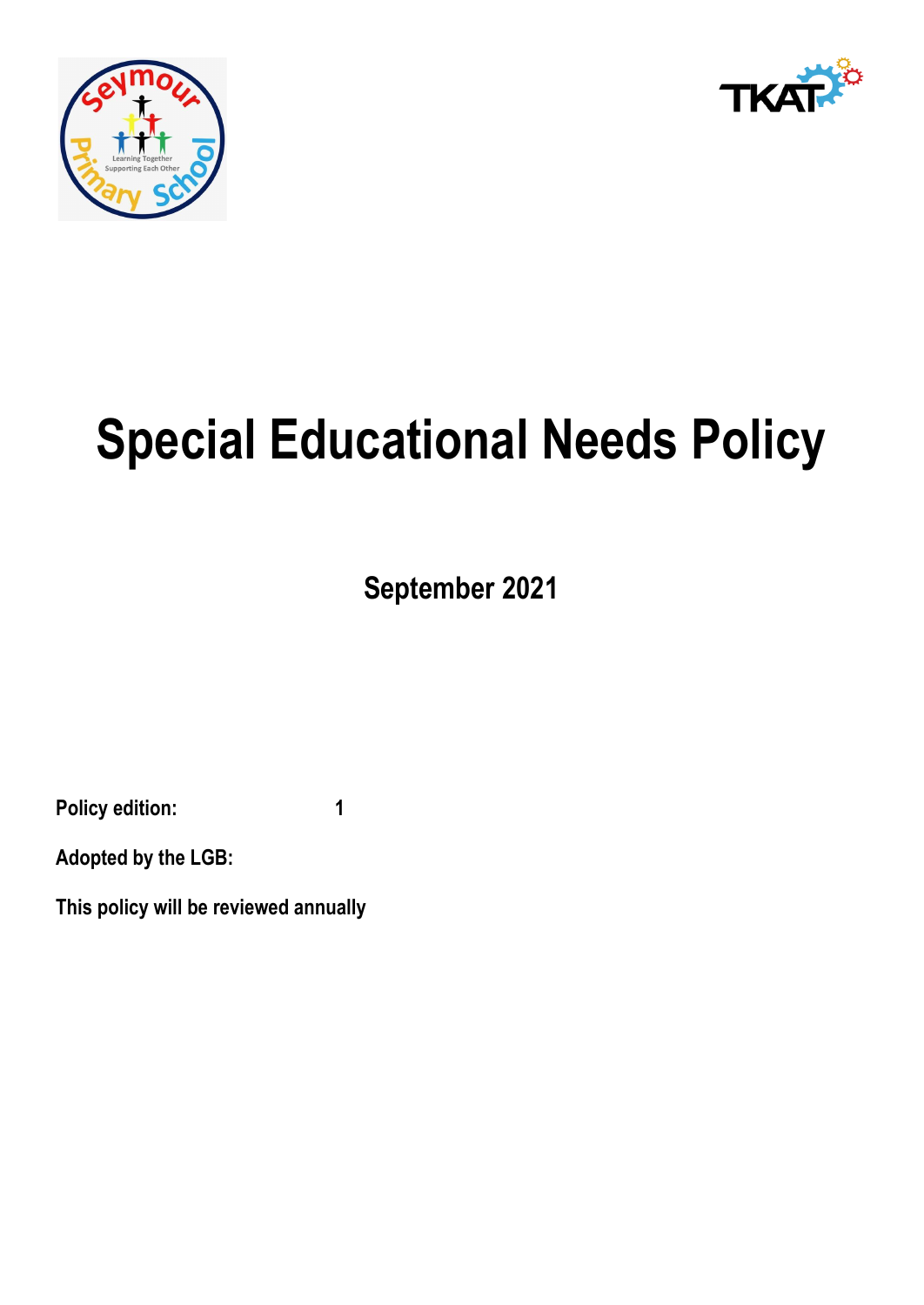#### **INTRODUCTION**

This document is a statement of the aims, principles and strategies for special educational needs at Seymour Primary School. It complies with the statutory requirements laid out in the SEND code of practice 0 – 25 (2015) and has been written with reference to the following guidance and documents:

- Equality Act 2010: advice for schools DfE Feb 2013
- $\bullet$  SEND Code of Practice 0 25 years (2015)
- Schools SEN Information Report Regulations (2014)
- Statutory Guidance on Supporting pupils at school with medical conditions (April 2014)
- The National Curriculum in England Key Stage 1 and 2 framework document (2014)
- Children and Families bill (2014)
- Safeguarding, Behaviour, Accessibility Policy
- Teachers Standards (2012)
- Education Endowment Foundation (2020)

The person responsible for managing Seymour School's response to the provision that we make for children and young people with SEND is Mrs Sam Butler (BEd Hons; PGCPP:NASENCo). Mrs Butler is a member of the senior management team.

**At Seymour, all children, regardless of any learning difficulties or disabilities that they may have are encouraged to aim high, expand their minds, and develop self-belief. We work hard to raise expectations for all our pupils, and encourage them to be proud of their achievements.**

# **We are committed to developing inclusive practice: every teacher is a teacher of every child, including those with SEND.**

Being truly inclusive means that we aim to remove any barriers that may prevent our pupils access learning and social opportunities in school. We do this by:

- Recognising that different children have different needs and interests, and that these may change over time
- Adapting what we do to meet the learning, physical, social and emotional needs of all children
- Adapting the environment to meet the learning, physical, social and emotional needs of all children
- Celebrating difference and encouraging positive interactions amongst all school members

# **Our aim is therefore to:**

- Identify and assess individual pupils' needs as early as possible
- Match the provision of the curriculum to the needs of individual pupils
- Ensure all pupils experience a broad, balanced, relevant and differentiated curriculum
- Structure teaching groups in order to match as closely as possible the needs of the pupils
- Ensure appropriate and relevant information is available in order to address the evolving needs of all pupils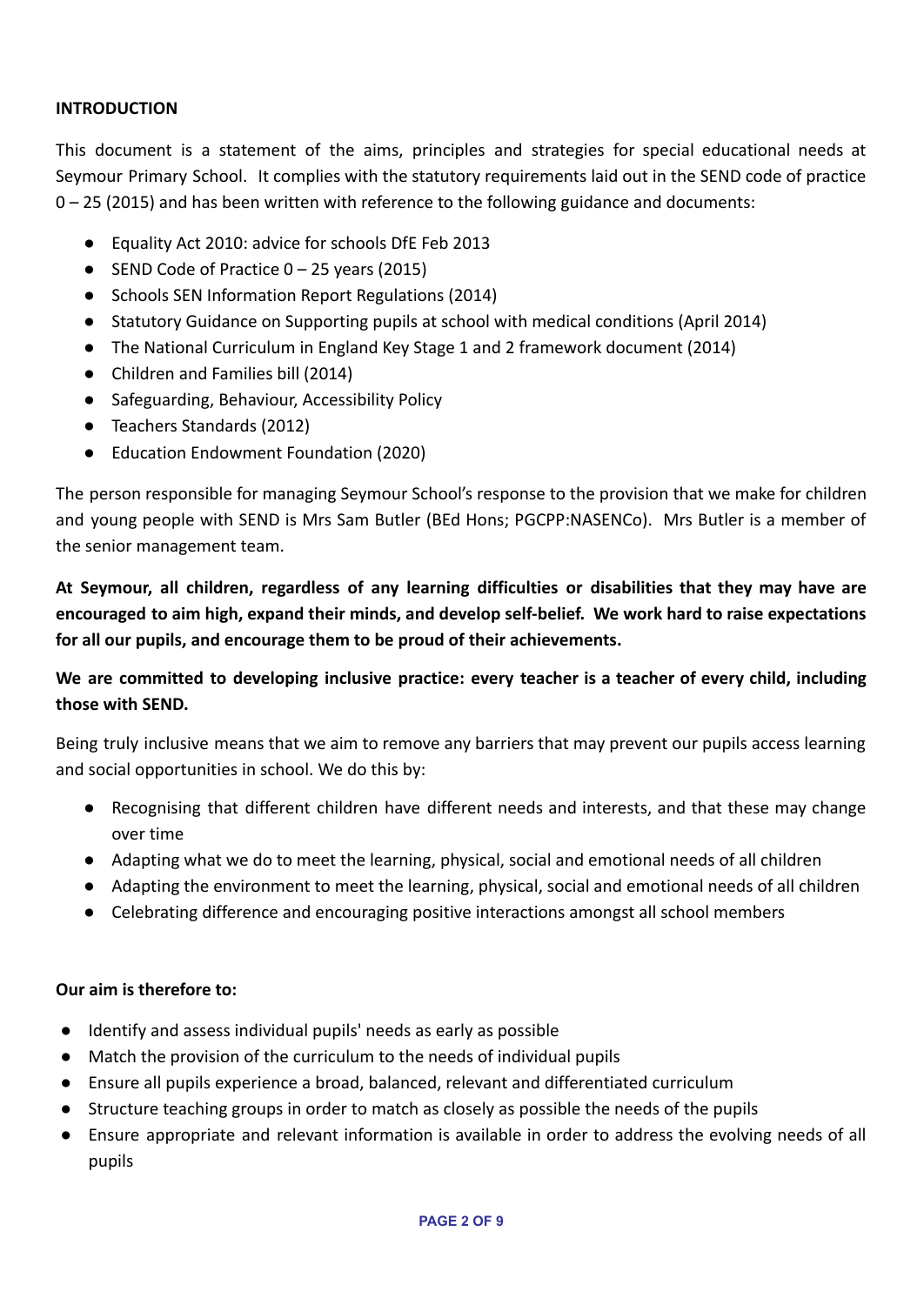- Ensure that all pupils, staff, governors and parents/carers are aware of the special needs provision within the school and work in partnership
- Ensure individual pupils and staff receive appropriate support to meet identified special needs and disability
- Integrate those pupils with special educational needs and disability as fully as possible within the framework of the school

#### **What we do to achieve our aim**

Seymour Primary School adopts a graduated approach to managing inclusion, with the child at the centre of everything that we do. This approach is recommended in the SEND code of practice (2015) and can be applied to all aspects of inclusion.

Pupils and their parents are at the centre of all inclusion support, and their views and wishes will be taken into account at every step.



# **The Graduated Approach to managing SEND**

#### **Step 1: Assess**

# **Identification of Special Educational Needs or Disabilities**

Early identification of SEND enables the school to plan specific support and adaptations, thus removing any barriers that may prevent a child from the opportunities within school.

Recent legislation (SEND Code of Practice 2015) describes a single category of support called SEN Support with four main areas of need:

- Communication and Interaction (C&I)
- Cognition and Learning (C&L)
- Social, Emotional and Mental Health (SEMH)
- Sensory and Physical (S&P)

A child is likely to be identified as having SEND if they meet one or more of the following criteria: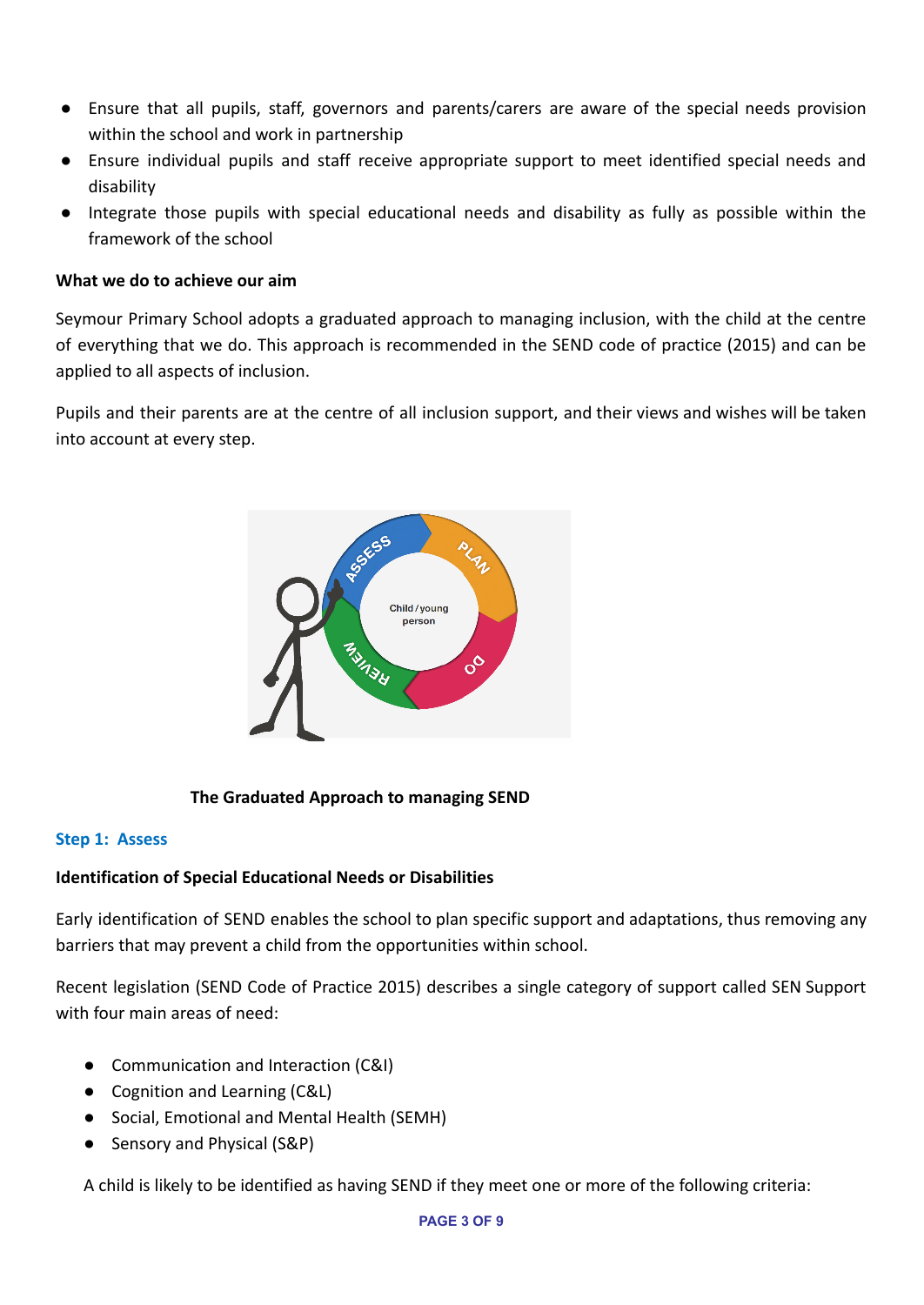- They have "a learning difficulty or disability which calls for special educational provision to be made for him or her" (SEN Code of Practice 2015)
- They have an identified "disability which prevents or hinders him or her from making use of facilities of a kind generally provided for others of the same age in mainstream" (SEN Code of Practice 2015)
- Their attainment in September is 2 or more bands below Age Related Expectations (ARE) in two or more core subjects
- They are EAL (English as an Additional Language) speakers, have been in school for at least one year and have failed to meet ARE and/or failed to make progress in two or more subjects, thus indicating the likelihood of additional learning needs

Parents are informed if their child has been identified as having SEND.

# **Assessments that support the identification of SEND**

Early identification is vital. Many of the children who join us have already been in early education and in many cases, join us with their needs already assessed. All children are assessed when they enter our school, so that we can build upon their prior learning. We use this information to provide starting points for the development of an appropriate curriculum for all our children.

Seymour Primary School has a rigorous assessment cycle which tracks attainment and progress of all pupils over time in reading, writing and maths. Half termly review meetings between class teachers and SMT members help identify pupils who are not making expected attainment or progress.

Other whole school assessments such as phonic screening, reading and spelling results are taken into account, and support is planned across the school to meet the individual pupils' needs.

Further individual assessments are made as required, by staff in school, and external professionals, to identify and assess the progress of SEND pupils.

The school sets attainment targets for every pupil to reach by the end of the year. Teachers plan the curriculum, learning activities, resources and additional support with the aim of all their pupils reaching their end of year targets.

#### **Referral to External Agencies**

To meet some children's needs, advice may be sought from external agencies such as the Speech and Language Therapy Service, Learning and Behaviour Support, Social Communication Support and Educational Psychology Services. These services provide some specialist assessments and will make recommendations for the school to follow to support the child. On some occasions, they will provide their own personnel to work with a child.

Some children may have difficulties that require a referral to medical services such as the School Nurse, Child Development Centre or CAMHS (Child and Adolescent Mental Health Service).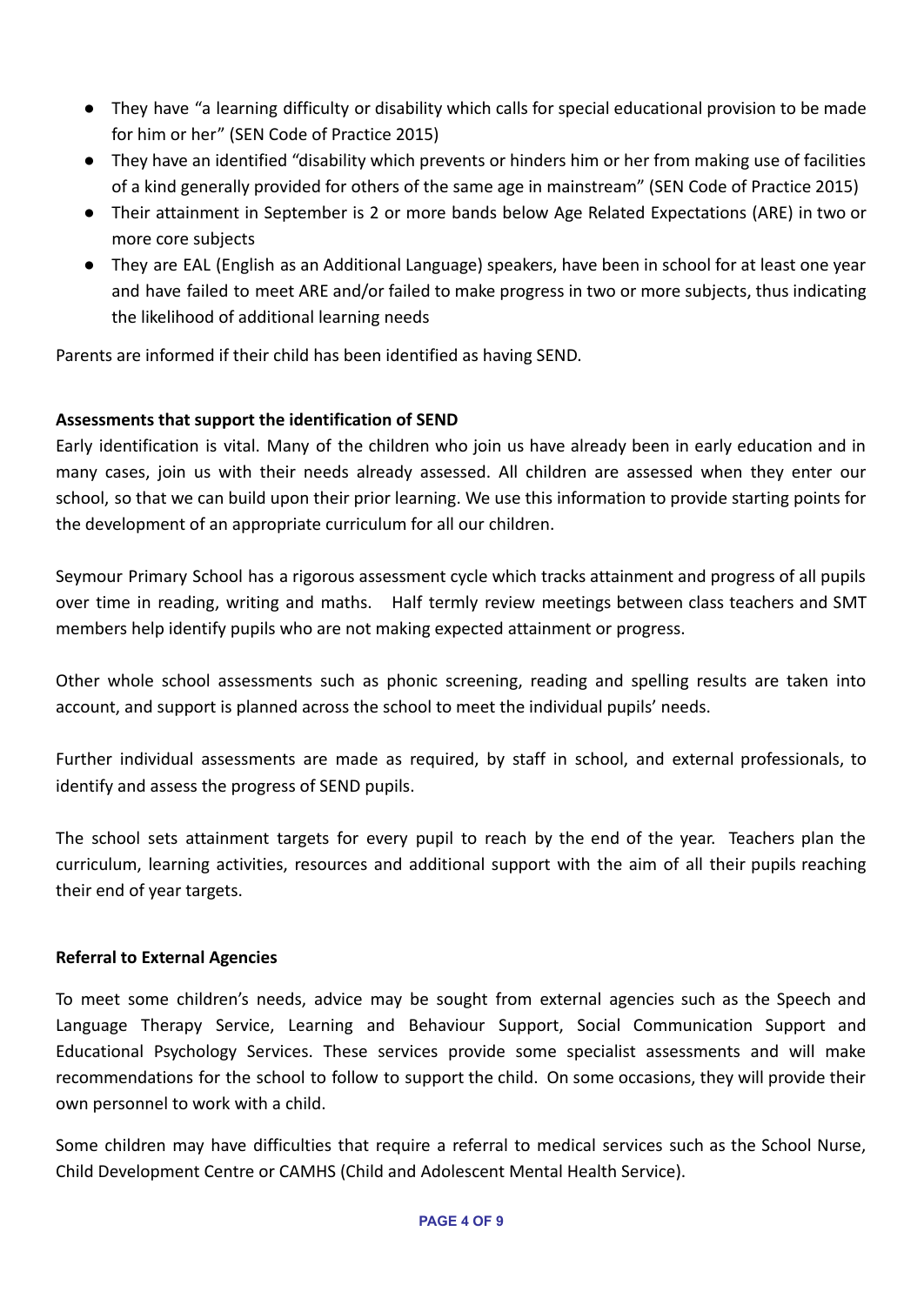When there are difficulties affecting the whole family, the school may refer to the Multi-Agency Safeguarding Hub (MASH) or Early Help for family support and intervention.

## **Parents will always be consulted prior to any referral.**

#### **Step 2: Plan**

Half termly progress review meetings provide the opportunity for senior leaders and class teachers to discuss children who may not be making expected progress. Plans for adapting the learning and support that the child receives in class are made. **This is called Wave 1 provision**.

For some pupils, adapted support in class may not meet their needs and they may require more tailored support for a short time, to catch up. In these situations, **additional (Wave 2)** support is planned for pupils. This may be delivered by class teachers or teaching assistants.

Some children, with complex needs, will have support tailored to meet their needs. External agency advice would be gained, and the SENCO would work with parents and teachers to plan a tailored programme of support. **This is termed Wave 3 support**.

#### **Step 3: Do**



#### **Pupils receive the support that they need at Waves 1, 2 or 3**

**Parents are informed/consulted if their child receives Wave 2 or 3 support.**

#### **Wave 1 Support: Quality First Teaching**

SEND pupils are included in all aspects of school life. The differing needs of pupils are supported in class by our skilled teachers and teaching assistants; learning is differentiated; resources and additional support provided, and the classroom and school environment adapted to meet the needs of all our pupils.

The SENCO and other senior managers ensure high quality learning and support for pupils with SEND. This is achieved through a continued professional development programme for staff, regular monitoring of classroom practice, review of pupil progress and pupil's work, and listening to pupil and parent views.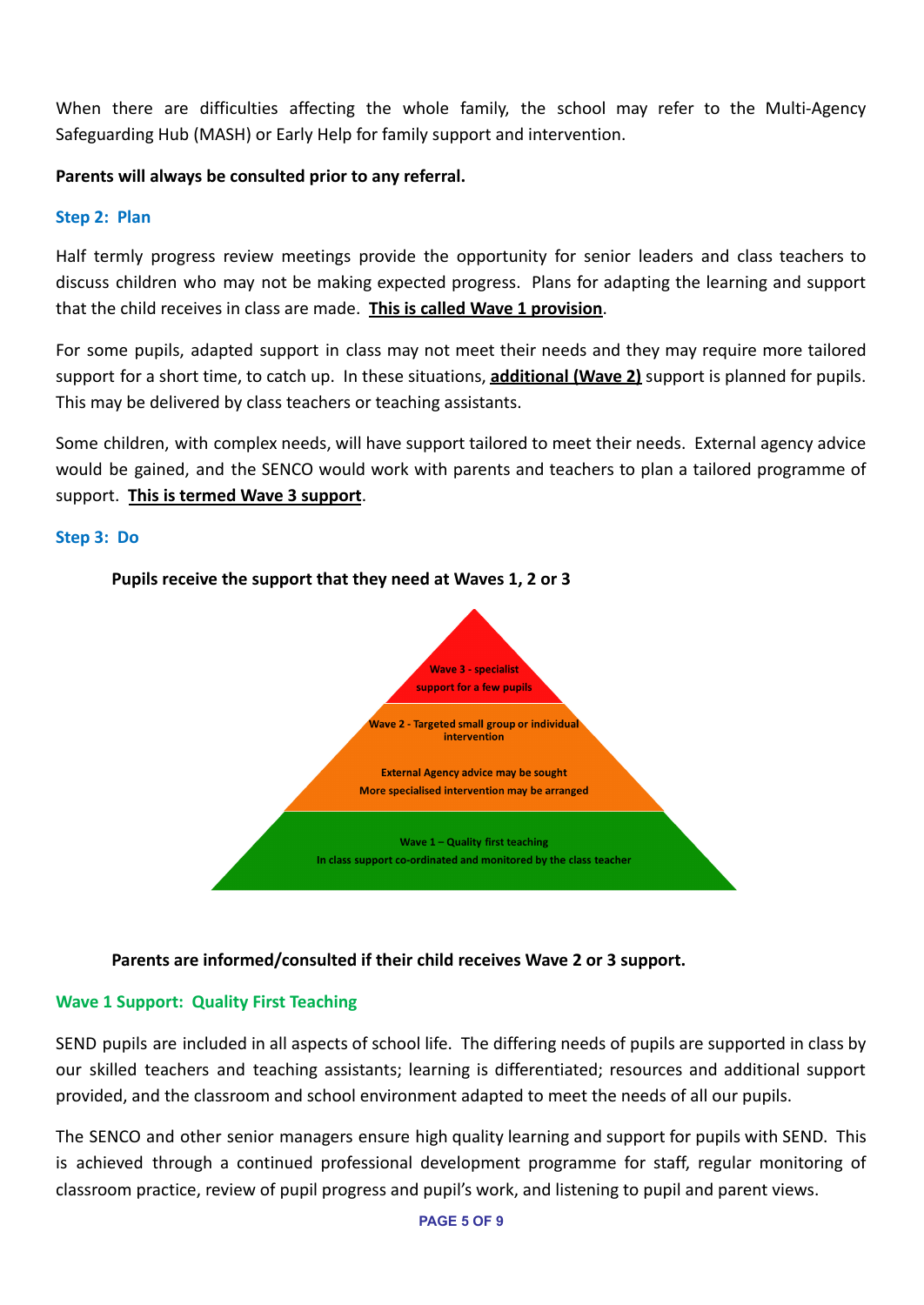Some children with SEND may require additional, targeted support to enable their learning and access to school life, and this is where Wave 2 support begins.

## **Wave 2 Support: Targeted Small Group or Individual Intervention**

Where pupils require additional support beyond the classroom, the SENCO works with class teachers to provide additional assessment advice, resources, and intervention programmes to ensure pupils make or exceed expected progress.

Targeted interventions are provided on a 1:1 or group basis for children who need support to catch up with, or consolidate, their learning. Interventions used in school are selected to meet the range of pupil needs and include published intervention programmes, and teacher or SENCO directed support.

These support programmes are delivered by the class teacher or a trained learning support assistant. They may occur within or outside the classroom, and typically run for one or two terms, although some may continue for longer periods.

#### **Wave 3 Support: Pupil Centred Planning**

Some SEND pupils have more complex needs that require tailored personal support programmes. Seymour Primary School has a pupil centred approach to meeting the needs of such pupils.

Parents and pupils, when appropriate, are invited to Team Around the Child (TAC) meetings with the SENCO and class teacher. During these meetings, the needs of the pupil are discussed in detail, previous support and targets are evaluated, and a personal plan for support is devised. Tailored support is provided for such pupils, to enable them make expected progress, and enjoy access to all aspect of school life.

#### *Education Health and Care Plan*

In a very few cases, when there is significant concern about the child, the decision is made that much more detailed information is needed. After consultation with the parents, class teacher and outside agencies the school may request assessment for an Educational Health and Care Plan (EHCP). The Local Education Authority looks at the evidence and decides whether the assessment is needed. If an assessment is carried out, it may lead to a formal Educational Health and Care Plan being issued. An annual review takes place within one year of the date of the EHCP. The procedures for inviting professionals to the meeting and the distribution of advice are followed as stipulated in the Code of Practice (2015).

#### **Step 4: Review**

Every term, class teachers review their children's progress and plan for their next steps. The impact of Wave 1 and 2 support is reviewed, and next steps to support behaviour and learning are planned. Members of the senior management team monitor pupil progress and behaviour, and will work with teachers to further support any child whose progress is of concern.

**External agency review meetings:** External agencies often revisit school to review a child's support and progress. This may involve re-assessment, consultation with parents and alteration of provision.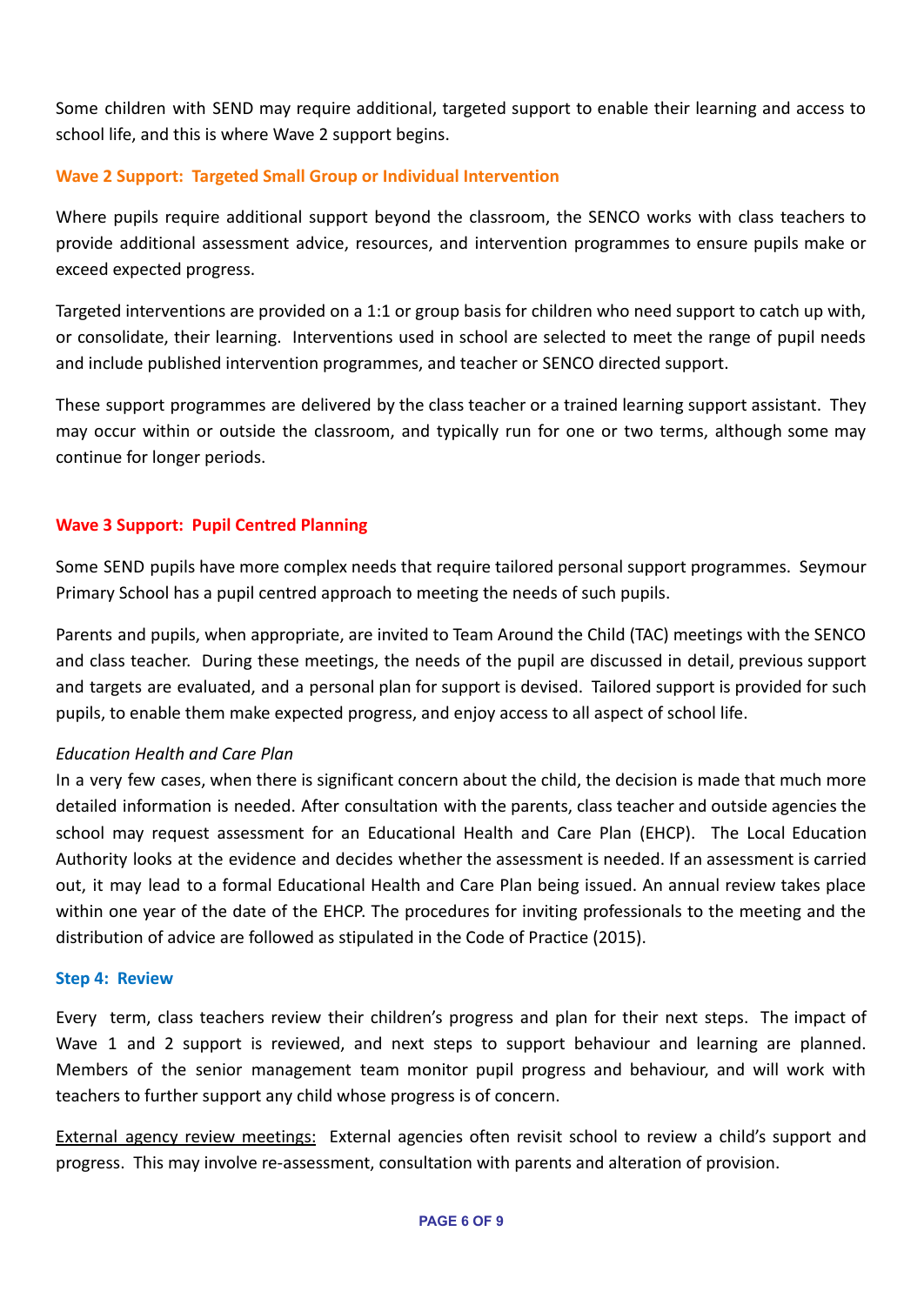When additional support has resulted in little progress, a child may move up to the next Wave of support.

When additional support results in expected progress, a child will move down to the previous Wave of support.

# **STAFF ROLES & RESPONSIBILITIES**

## **Class teacher:**

- makes initial identification of a child with special educational needs;
- differentiates the curriculum in all subject areas where appropriate;
- monitors the progress of the child and regularly updates any assessments;
- identifies interventions with the SENCO;
- ensures the SENCO is kept well informed of any issues that arise between reviews;
- liaises informally with parents regarding their child's progress towards targets
- maintains ongoing communication with the child regarding progress;
- attends regular Team Around the Child meetings to discuss the child's support (for those at Wave 3)

# **Learning Support Assistant:**

- works under the direction of the class teacher and SENCO;
- delivers intervention programmes under the guidance of a teacher and SENCO;
- supports pupils in class, whilst developing independence

# **In our school, the SENCO:**

- manages the day-to-day operation of the policy;
- supports and advises colleagues:
- co-ordinates the provision for and manages the responses to children's special needs;
- oversees the records of all children with special educational needs;
- oversees the writing, distribution and review of individual learning plans, Pastoral Support Plans, behaviour plans and Pupil Passports;
- acts as the link with parents and carers, external agencies and other support agencies;
- monitors and evaluates the special educational needs provision;
- monitors and evaluates attainment and progress of pupils with SEND;
- manages a range of resources, both human and material, to enable appropriate provision to be made for children with special educational needs;
- contributes to the professional development of all staff.

# **In our school, the Headteachers:**

● ensure that all children make the best possible progress;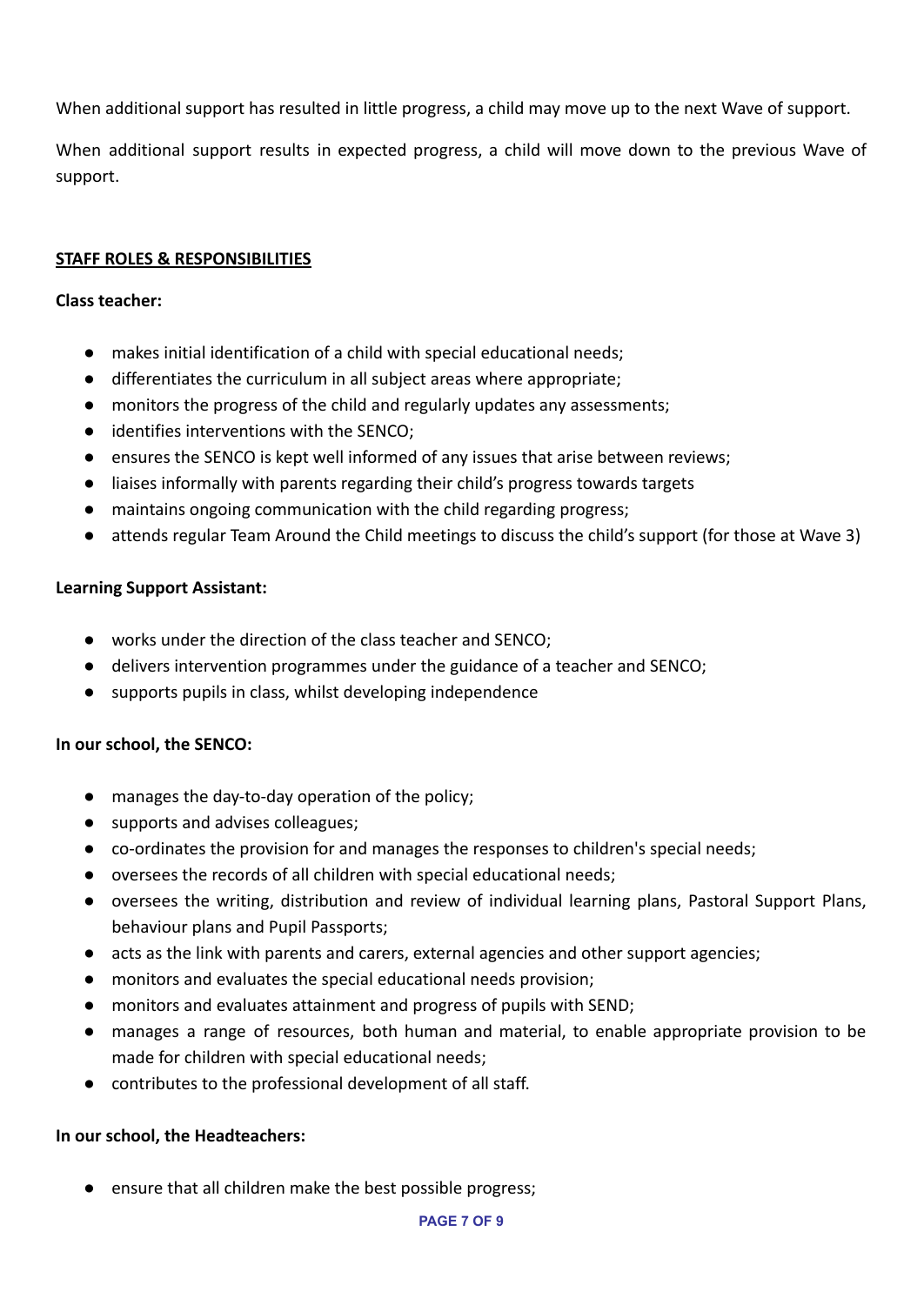- monitor teaching, attainment and progress of pupils;
- ensure that the Code of Practice is complied with;
- report to the Governing Body on the provision for children with special educational needs and disabilities.

#### **In our school, the Governors:**

- monitor the school's SEN policy;
- ensure they are up to date and knowledgeable about the school's SEN provision, including how funding, equipment and personnel resources are deployed;
- measure the impact of actions taken and money spent.